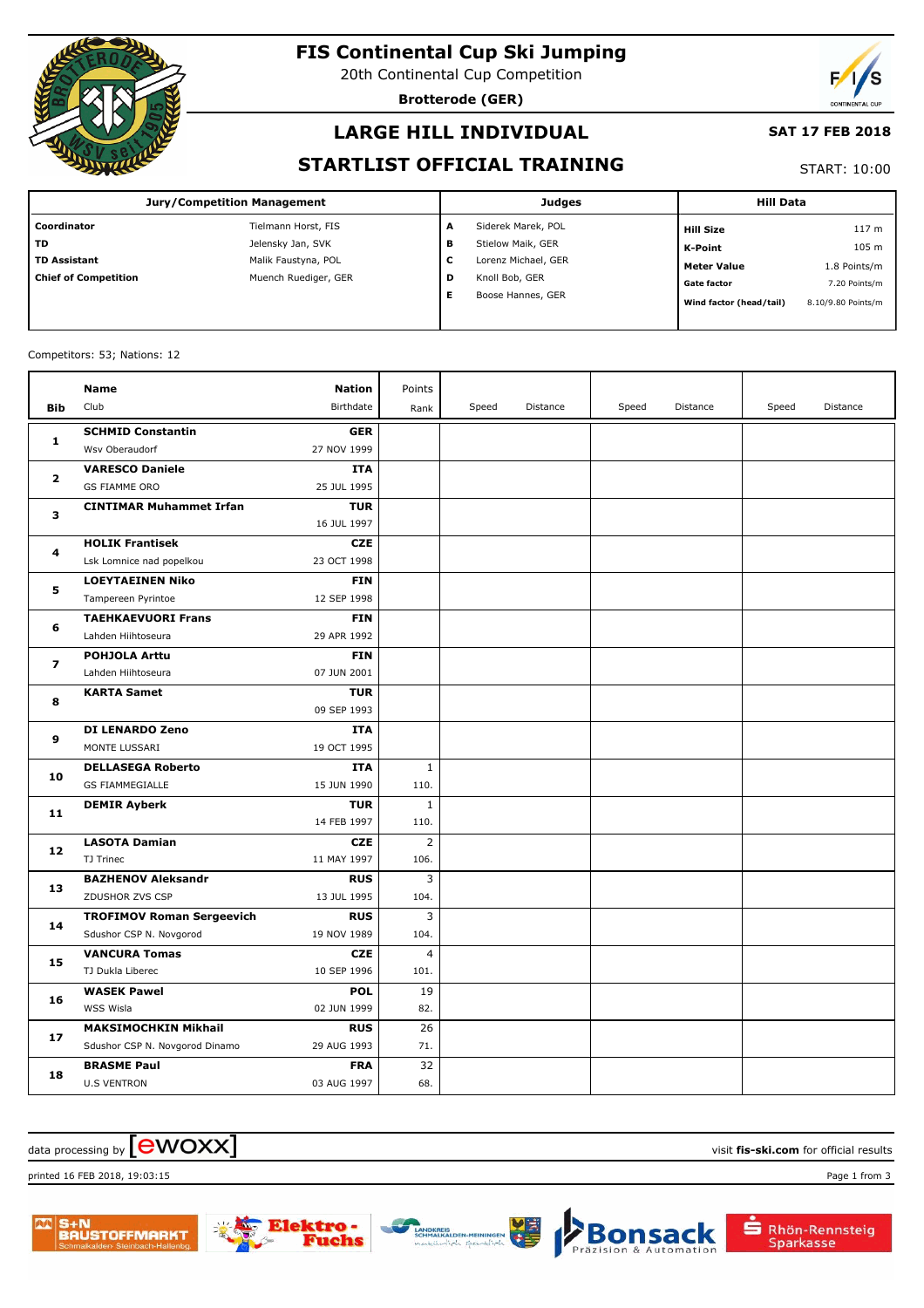

# **FIS Continental Cup Ski Jumping**

20th Continental Cup Competition

**Brotterode (GER)**



## **LARGE HILL INDIVIDUAL**

#### **SAT 17 FEB 2018**

### **STARTLIST OFFICIAL TRAINING**

START: 10:00

|     | Name                                               | <b>Nation</b> | Points     |       |          |       |          |       |          |
|-----|----------------------------------------------------|---------------|------------|-------|----------|-------|----------|-------|----------|
| Bib | Club                                               | Birthdate     | Rank       | Speed | Distance | Speed | Distance | Speed | Distance |
| 19  | <b>AUNE Joakim</b>                                 | <b>NOR</b>    | 47         |       |          |       |          |       |          |
|     | 10 AUG 1993<br>Byaasen                             |               | 59.        |       |          |       |          |       |          |
| 20  | <b>ROCH DUPLAND Thomas</b>                         | <b>FRA</b>    | 54         |       |          |       |          |       |          |
|     | Saint Gervais<br>03 FEB 1996                       |               | 55.        |       |          |       |          |       |          |
| 21  | <b>SAKALA Filip</b>                                | <b>CZE</b>    | 69         |       |          |       |          |       |          |
|     | 21 MAY 1996<br>Tj Frenstat pod radhostem           |               | 50.        |       |          |       |          |       |          |
| 22  | <b>LEITNER Clemens</b>                             | <b>AUT</b>    | 78         |       |          |       |          |       |          |
|     | Nordic Team Absam-Tirol<br>07 NOV 1998             |               | 47.        |       |          |       |          |       |          |
| 23  | <b>SCHULER Andreas</b>                             | <b>SUI</b>    | 81         |       |          |       |          |       |          |
|     | Einsiedeln<br>30 DEC 1995                          |               | 46.        |       |          |       |          |       |          |
| 24  | <b>POPPINGER Manuel</b>                            | <b>AUT</b>    | 86         |       |          |       |          |       |          |
|     | SV Innsbruck-Bergisel-Tirol<br>19 MAY 1989         |               | 44.        |       |          |       |          |       |          |
| 25  | <b>HOFFMANN Felix</b>                              | <b>GER</b>    | 90         |       |          |       |          |       |          |
|     | 14 OCT 1997<br>SWV Goldlauter                      |               | 42.        |       |          |       |          |       |          |
| 26  | <b>EGLOFF Luca</b>                                 | <b>SUI</b>    | 94         |       |          |       |          |       |          |
|     | 06 JUN 1995<br>Grabserberg                         |               | 40.        |       |          |       |          |       |          |
| 27  | <b>PEIER Killian</b>                               | <b>SUI</b>    | 96         |       |          |       |          |       |          |
|     | 28 MAR 1995<br>Vallee du Joux                      |               | 39.        |       |          |       |          |       |          |
| 28  | <b>WOLNY Jakub</b>                                 | <b>POL</b>    | 102        |       |          |       |          |       |          |
|     | LKS Klimczok Bystra<br>15 MAY 1995                 |               | 38.        |       |          |       |          |       |          |
| 29  | <b>BJOERENG Joacim Oedegaard</b>                   | <b>NOR</b>    | 119        |       |          |       |          |       |          |
|     | 14 DEC 1995<br>Roeykenhopp                         |               | 36.        |       |          |       |          |       |          |
| 30  | <b>BAER Moritz</b>                                 | <b>GER</b>    | 135        |       |          |       |          |       |          |
|     | SF Gmund-Duernbach<br>16 MAY 1997                  |               | 32.        |       |          |       |          |       |          |
| 31  | <b>KANTYKA Przemyslaw</b>                          | <b>POL</b>    | 142        |       |          |       |          |       |          |
|     | 15 DEC 1996<br>LKS Klimczok Bystra                 |               | 30.<br>145 |       |          |       |          |       |          |
| 32  | <b>ZUPANCIC Miran</b><br>SK Zagorje<br>11 NOV 1989 | <b>SLO</b>    | 29.        |       |          |       |          |       |          |
|     | <b>GRANERUD Halvor Egner</b>                       | <b>NOR</b>    | 160        |       |          |       |          |       |          |
| 33  | Asker Skiklubb<br>29 MAY 1996                      |               | 27.        |       |          |       |          |       |          |
|     | <b>PASCHKE Pius</b>                                | <b>GER</b>    | 163        |       |          |       |          |       |          |
| 34  | WSV Kiefersfelden<br>20 MAY 1990                   |               | 26.        |       |          |       |          |       |          |
|     | <b>HAMANN Martin</b>                               | <b>GER</b>    | 180        |       |          |       |          |       |          |
| 35  | 10 APR 1997<br>SG Nickelhuette Aue                 |               | 24.        |       |          |       |          |       |          |
|     | <b>HUBER Stefan</b>                                | <b>AUT</b>    | 190        |       |          |       |          |       |          |
| 36  | SC Seekirchen-Salzburg<br>08 MAR 1994              |               | 23.        |       |          |       |          |       |          |
|     | <b>WOHLGENANNT Ulrich</b>                          | <b>AUT</b>    | 214        |       |          |       |          |       |          |
| 37  | SK Kehlegg-Vorarlberg<br>01 AUG 1994               |               | 21.        |       |          |       |          |       |          |
|     | <b>ZNISZCZOL Aleksander</b>                        | <b>POL</b>    | 243        |       |          |       |          |       |          |
| 38  | WSS Wisla<br>08 MAR 1994                           |               | 19.        |       |          |       |          |       |          |
| 39  | <b>TEPES Jurij</b>                                 | <b>SLO</b>    | 264        |       |          |       |          |       |          |
|     | SD Dolomiti<br>14 FEB 1989                         |               | 17.        |       |          |       |          |       |          |
|     | <b>ALTENBURGER Florian</b>                         | <b>AUT</b>    | 265        |       |          |       |          |       |          |
| 40  | SC Seekirchen-Salzburg<br>02 NOV 1993              |               | 16.        |       |          |       |          |       |          |
|     | <b>RINGEN Sondre</b>                               | <b>NOR</b>    | 286        |       |          |       |          |       |          |
| 41  | 09 OCT 1996<br>Baekkelagets SK                     |               | 15.        |       |          |       |          |       |          |
| 42  | <b>HUBER Daniel</b>                                | <b>AUT</b>    | 305        |       |          |       |          |       |          |
|     | SC Seekirchen-Salzburg<br>02 JAN 1993              |               | 14.        |       |          |       |          |       |          |

printed 16 FEB 2018, 19:03:15 Page 2 from 3

 $\frac{1}{2}$  data processing by  $\boxed{\text{ewOX}}$ 







sack

tomation